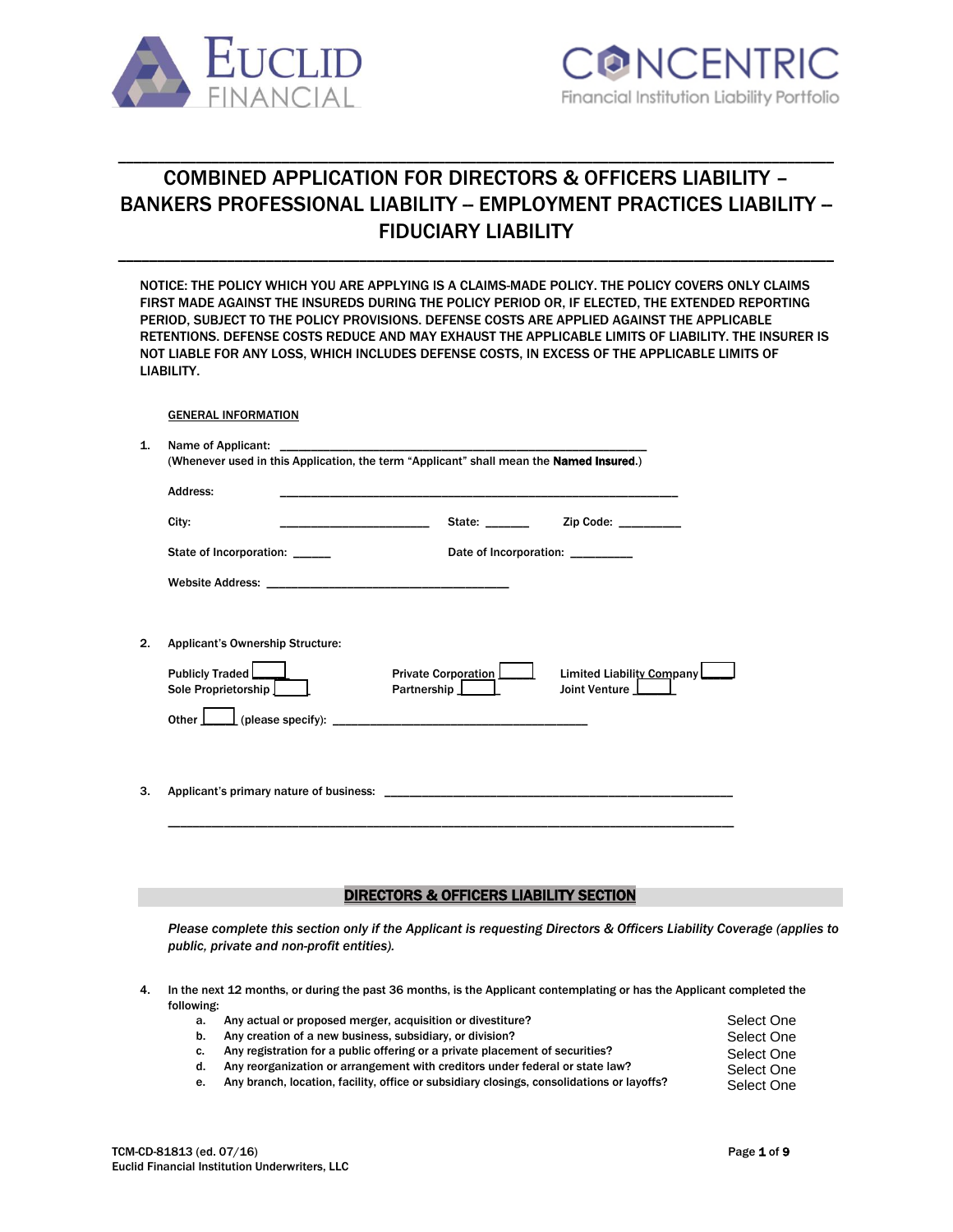



If any of the above questions were answered "Yes", please provide complete details by attachment.

5. Has there been any turnover, resignation or termination of any Executive Officers, Directors and/or key employees during the past two years, for reasons other than death or retirement? Select One

If "Yes", please provide details by attachment.

#### 6. Please list all Subsidiaries (attach separate sheet if necessary):

| Name | <b>Nature of Business</b> | Percentage<br>Owned | Date Acquired or<br>Created |
|------|---------------------------|---------------------|-----------------------------|
|      |                           |                     |                             |
|      |                           |                     |                             |
|      |                           |                     |                             |
|      |                           |                     |                             |

- 7. Has the Applicant or any of its Subsidiaries changed auditors in the past year? If "Yes", please provide details by attachment. Select One
- 8. Has any auditor issued a "going concern" opinion for the Applicant's or any of its subsidiaries financial statements in the past three years? If "Yes", please provide details by attachment. Select One
- 9. Has any auditor stated there are material weaknesses in the Applicant's systems of internal controls? Select One

If "Yes", please provide details by attachment, including if all material recommendations have been implemented.

## OWNERSHIP INFORMATION

10. Are any securities of Applicant or any Subsidiary publicly traded?

If "Yes", please specify the exchange and Applicant's ticker symbol:

Exchange: \_\_\_\_\_\_\_\_\_\_\_\_\_\_\_ Ticker Symbol: \_

- 11. Total number of Applicant's common shareholders (if privately owned): \_
- 12. Percentage of voting shares outstanding owned by the Applicant's Directors, Officers and/or Managing Members:
- 13. Please list all shareholders who hold, directly or beneficially, 10% or more of Applicant's common shares outstanding:

| Name | <b>Percentage Owned</b> | Director or Officer (Y/N) |
|------|-------------------------|---------------------------|
|      |                         |                           |
|      |                         |                           |
|      |                         |                           |
|      |                         |                           |

## BANKERS PROFESSIONAL LIABILITY SECTION

*Please complete this section only if the Applicant is requesting Bankers Professional Liability Coverage.*

1. For all services offered by the Applicant, including any services offered through a third party vendor, are such services rendered under a written contract and are there written policies and procedures that govern their performance and administration? Select One

If no, please provide details by attachment.

Select One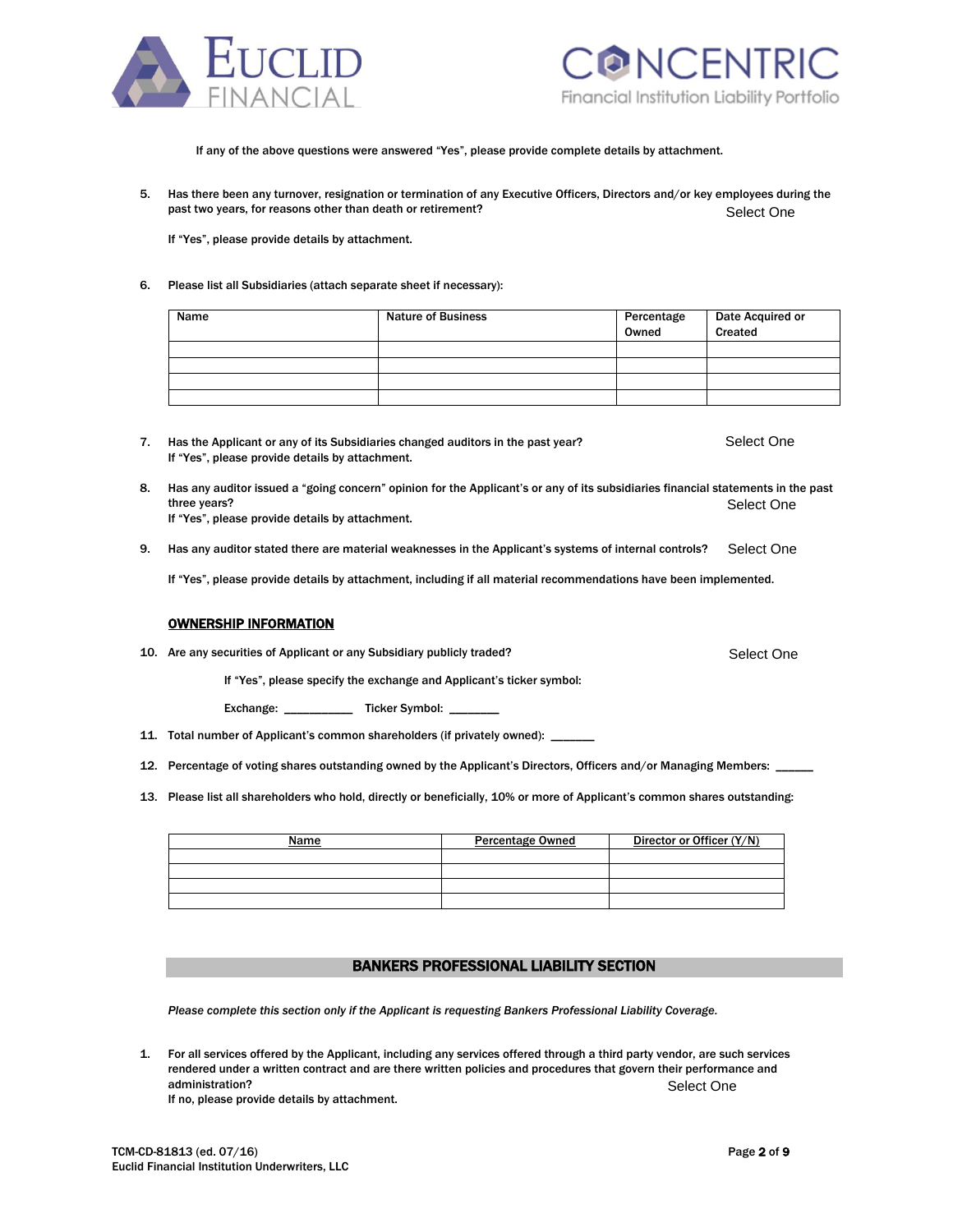



| 2. | If "Yes":                                                      |                                            | Are all services provided rendered under a contract?                |                                                                                                                                                                                                                                 |                  | Select One                                                                                                                              |
|----|----------------------------------------------------------------|--------------------------------------------|---------------------------------------------------------------------|---------------------------------------------------------------------------------------------------------------------------------------------------------------------------------------------------------------------------------|------------------|-----------------------------------------------------------------------------------------------------------------------------------------|
|    | a.<br>b.                                                       |                                            | Are all contracts approved by counsel?                              | Do all contracts provide indemnity and/or limitations to the Applicant's liability:<br>If "No", please provide details by attachment describing how the Applicant protects itself from liabilities.                             |                  | Select One<br>Select One                                                                                                                |
| 3. |                                                                | Date: _____________                        |                                                                     | Please indicate date and by whom the last regulatory examination was made:                                                                                                                                                      |                  |                                                                                                                                         |
| 4. |                                                                | the Board of Directors?                    |                                                                     |                                                                                                                                                                                                                                 |                  | Have all criticisms or comments noted in the last regulatory examination been reviewed and appropriate responses taken by<br>Select One |
|    |                                                                |                                            | If no, please provide full details by attachment.                   |                                                                                                                                                                                                                                 |                  |                                                                                                                                         |
| 5. | a.                                                             |                                            | Concentrations of credit which warrant reduction or correction      | Within the last two years, has the Applicant or any Subsidiary been alerted to any of the following conditions:                                                                                                                 |                  | Select One                                                                                                                              |
|    | b.                                                             |                                            | Extensions of credit which exceed the legal lending limit           |                                                                                                                                                                                                                                 |                  | Select One                                                                                                                              |
|    | c.                                                             |                                            | have been classified or criticized by any regulator                 | Any loans or extensions of credit to any directors or officers of the Applicant<br>or any Subsidiary, or entities controlled by any such directors or officers which                                                            |                  | Select One                                                                                                                              |
|    | d.                                                             |                                            | Significant violations of laws or regulations                       |                                                                                                                                                                                                                                 |                  | Select One                                                                                                                              |
|    | е.                                                             |                                            | <b>Conflict of interest transactions</b>                            |                                                                                                                                                                                                                                 |                  | Select One                                                                                                                              |
|    |                                                                |                                            | If "Yes" to any of the above, please provide details by attachment. |                                                                                                                                                                                                                                 |                  |                                                                                                                                         |
| 6. |                                                                |                                            |                                                                     | Within the last five years, has the Applicant or any Subsidiary received a Cease and Desist Order or Memorandum of<br>Understanding from any regulator, or entered into any other type of written agreement with any regulator? |                  | Select One                                                                                                                              |
|    |                                                                |                                            | If yes, please provide details by attachment.                       |                                                                                                                                                                                                                                 |                  |                                                                                                                                         |
| 7. |                                                                |                                            | Does the Applicant have an Internal Audit Department?               |                                                                                                                                                                                                                                 |                  | Select One                                                                                                                              |
| 8. | Does the Applicant have a Compliance Department?<br>Select One |                                            |                                                                     |                                                                                                                                                                                                                                 |                  |                                                                                                                                         |
| 9. |                                                                | Does the Applicant provide loan servicing? |                                                                     | If "Yes", please provide the following information regarding loan servicing activities:                                                                                                                                         |                  | Select One                                                                                                                              |
|    |                                                                |                                            | Annual # of Loans<br>Serviced                                       | <b>Total Value of Loans</b><br>Serviced                                                                                                                                                                                         | % Mortgage Loans | % Other Loans                                                                                                                           |
|    | Loans originated by<br>Applicant                               |                                            |                                                                     |                                                                                                                                                                                                                                 |                  |                                                                                                                                         |

Loans serviced on behalf of

3rd parties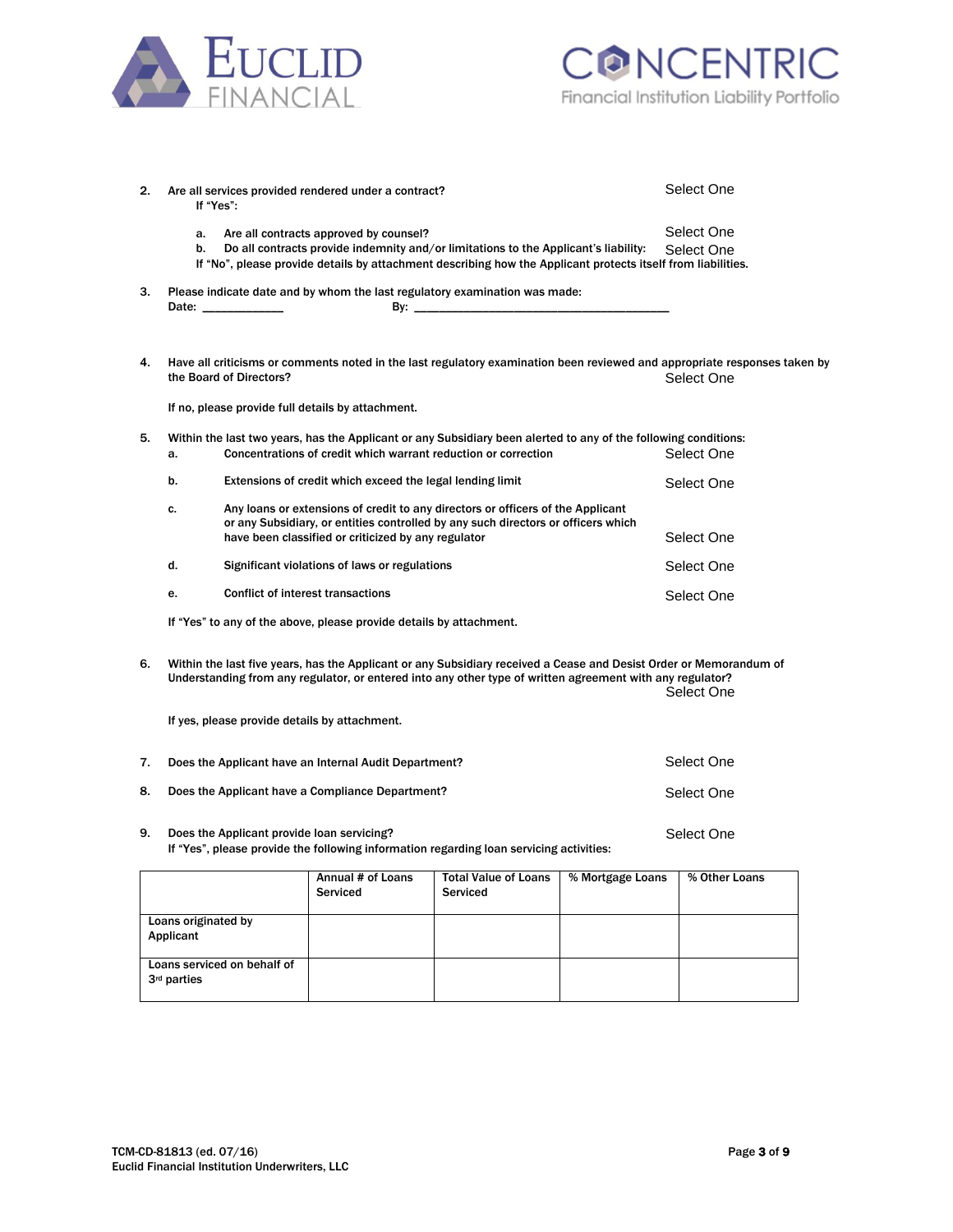



## TRUST DEPARTMENT OPERATIONS

*Please complete this section only if Applicant provides Trust Services:*

#### 1. Please provide the following information regarding all accounts in the Trust Department:

|                             | # of<br><b>Accounts</b> | <b>Market Value of Assets</b><br><b>Managed</b> | <b>Discretionary</b> | <b>Advisory</b> | <b>Custodial</b> |
|-----------------------------|-------------------------|-------------------------------------------------|----------------------|-----------------|------------------|
| <b>Individual Accounts,</b> |                         |                                                 | %                    | %               | %                |
| <b>Trusts, Estates</b>      |                         |                                                 |                      |                 |                  |
| <b>ERISA Accounts</b>       |                         |                                                 | %                    | %               | %                |
|                             |                         |                                                 |                      |                 |                  |
| <b>Corporate Trust</b>      |                         |                                                 | %                    | %               | %                |
|                             |                         |                                                 |                      |                 |                  |
| <b>Mutual Funds</b>         |                         |                                                 | %                    | %               | %                |
|                             |                         |                                                 |                      |                 |                  |
| <b>TOTAL</b>                |                         |                                                 | %                    | %               | %                |
|                             |                         |                                                 |                      |                 |                  |

#### 2. Account Size

| a. Asset value of largest Discretionary account     |  |
|-----------------------------------------------------|--|
| b. Asset value of largest non-Discretionary account |  |
| c. Asset value of largest Custodial account         |  |
| d. Average number of accounts handled per officer   |  |

3. Please provide frequency and dates of the most recent internal, external and regulatory audits of Applicant's Trust Department:

|            | Frequency | <b>Audit Date</b> |
|------------|-----------|-------------------|
| Internal   |           |                   |
| External   |           |                   |
| Regulatory |           |                   |

4. Were any recommendations or criticisms made in the most recent audits and have all recommendations or criticisms been corrected? Selection is a set of the contract of the contract of the contract of the contract of the contract of the contract of the contract of the contract of the contract of the contract of the contract of the contract Select One

If "No", please provide details by attachment.

5. Does the Trust Department have an approved list of securities which can be recommended to its clients?

Select One

## LENDER LIABILITY COVERAGE

Please complete this section only if the Applicant is requesting Lender Liability Coverage:

\_\_\_\_\_\_\_\_\_\_\_\_\_\_\_\_\_\_\_\_\_\_\_\_\_\_\_\_\_\_\_\_\_\_\_\_\_\_\_\_\_\_\_\_\_\_\_\_\_\_\_\_\_\_\_\_\_\_\_\_\_\_\_\_\_\_\_\_\_\_\_\_\_\_\_\_\_\_

1. Please define the trade territory for the Applicant and all Subsidiaries:

2. Does the Applicant or any Subsidiary make loans outside of the established trade territory? If yes, please provide details by attachment. Select One

3. Does the Applicant or any Subsidiary purchase loans in the secondary market? Select One

4. Loan reviews are conducted: Monthly Quarterly Quarterly 1. Annually Other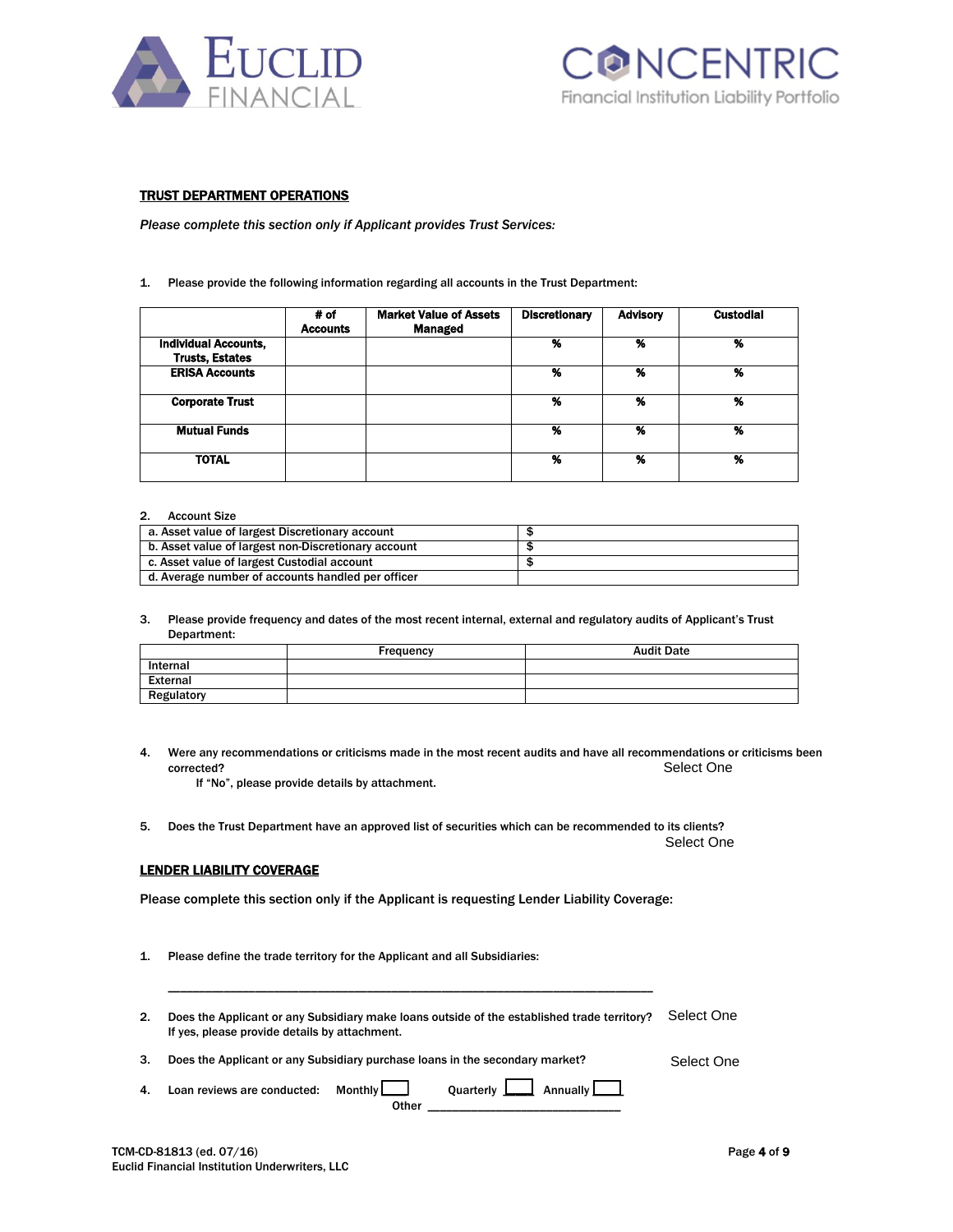



| 5. | Who conducts the loan review function?                                                                                          | Employee:             |            |
|----|---------------------------------------------------------------------------------------------------------------------------------|-----------------------|------------|
|    |                                                                                                                                 | <b>External Firm:</b> |            |
| 6. | Is there a formal lending policy addressing all types of loans and leases in which the Applicant participates?                  |                       |            |
|    |                                                                                                                                 |                       | Select One |
| 7. | Does the lending policy contain specific levels of lending authority or approval limits for individual officers and committees? |                       | Select One |
| 8. | Does the Loan Policy prohibit a combination of lending limits among officers?                                                   |                       | Select One |
| 9. | Is there a loan committee?<br>If no, please provide details of the loan review process by attachment.                           |                       | Select One |
|    | 10. Are all agreements to extend credit made in writing?                                                                        |                       | Select One |
|    | 11. Please complete the lending amounts for any lending activity below conducted by the Applicant:                              |                       |            |

| <b>Description</b>                                      | <b>Current Amount</b> |
|---------------------------------------------------------|-----------------------|
| Loan participations originated by third parties         |                       |
| Loan participations sold with recourse                  |                       |
| Construction lending for speculative buildings or homes |                       |
| Unsecured commercial loans                              |                       |
| Subprime lending                                        |                       |
| Payday lending                                          |                       |
| Origination and sale of loan securitizations            |                       |
| Dealer floor planning loans                             |                       |

## EMPLOYMENT PRACTICES LIABILITY SECTION

*Please complete this section only if the Applicant is requesting Employment Practices Liability Coverage.*

1. Please complete the following table in regards to current staff:

|                            | Total U.S. | California | Foreign |
|----------------------------|------------|------------|---------|
| <b>Full-Time Employees</b> |            |            |         |
| <b>Part-Time Employees</b> |            |            |         |
| <b>Leased Employees</b>    |            |            |         |

2. What was the annual employee turnover rate for the last three years:

| Past Year | % 1 year previous |  | 2 years previous |  |
|-----------|-------------------|--|------------------|--|
|-----------|-------------------|--|------------------|--|

3. How many involuntary terminations have occurred in the past two years:

| Past Year | 1 year previous |
|-----------|-----------------|
|-----------|-----------------|

- 4. Percentage of the Applicant's employees with salaries:
	- a. Less than \$100,000
	- b. Between \$100,000 and \$250,000 \_\_\_\_\_\_%
	- c. Greater than \$250,000 \_\_\_\_\_\_\_%
- 5. Does the Applicant have written policies and procedures with respect to the following:

| d. Hiring      | Select One |
|----------------|------------|
| e. Termination | Select One |
| f. Discipline  | Select One |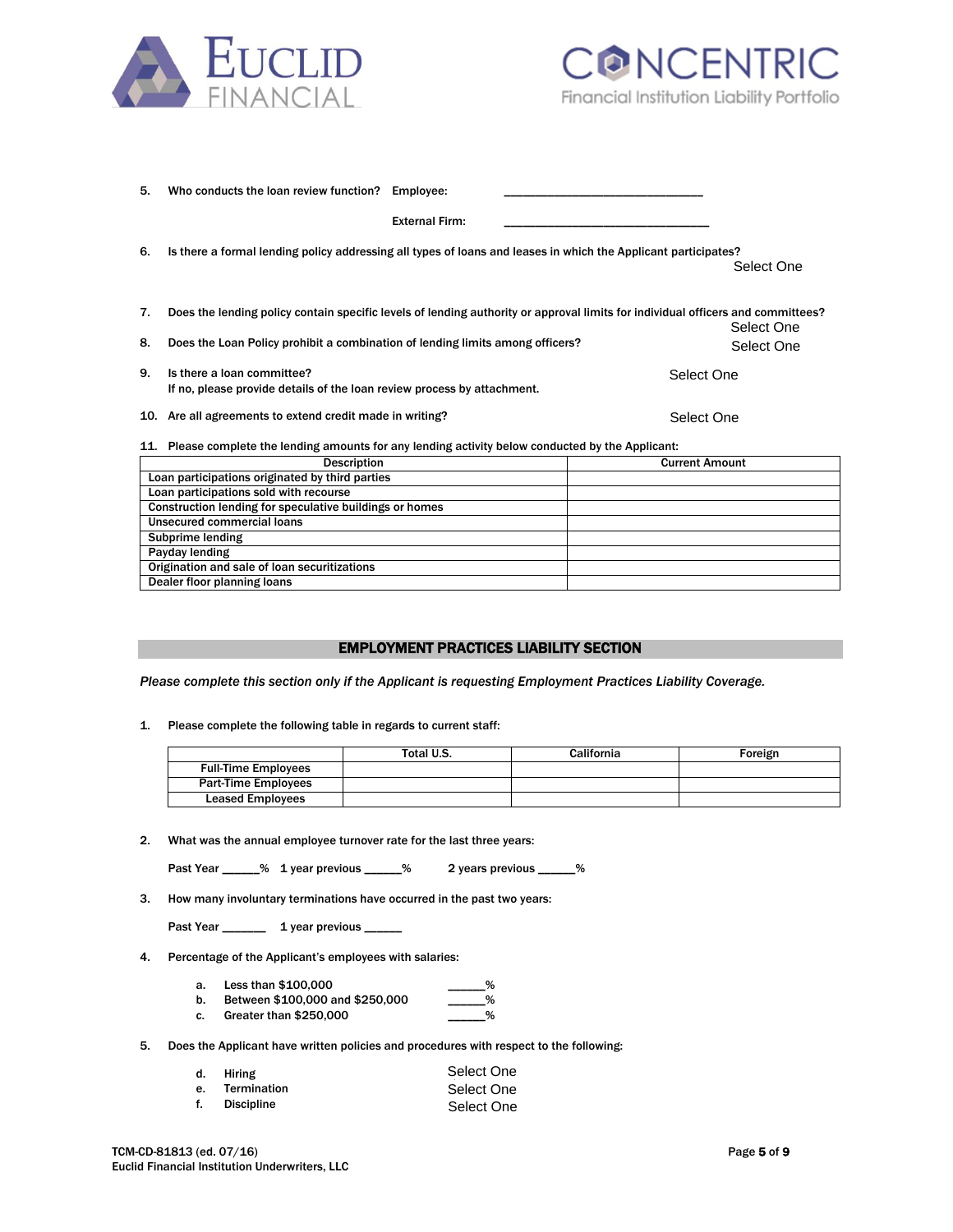



| <b>Family and Medical Leave</b><br>g. | Sel |
|---------------------------------------|-----|
|---------------------------------------|-----|

h. Sexual Harassment

Select One Select One

| 6.  | Does the Applicant have a Human Resources or Personnel Department?<br>If "No," who manages the HR function? Please provide complete details by attachment.                                                |            |                                             |                    | Select One         |  |  |
|-----|-----------------------------------------------------------------------------------------------------------------------------------------------------------------------------------------------------------|------------|---------------------------------------------|--------------------|--------------------|--|--|
| 7.  | Does the Applicant have an employee handbook? If "Yes", is the handbook distributed to all employees, informing employees                                                                                 |            |                                             |                    |                    |  |  |
|     | of their employment rights?                                                                                                                                                                               |            |                                             |                    | Select One         |  |  |
| 8.  | Is there a formalized process in place for reporting complaints/harassment?                                                                                                                               |            |                                             |                    | Select One         |  |  |
| 9.  | Are employment issues relating to terminations, discrimination and sexual harassment reviewed by outside counsel, in                                                                                      |            |                                             |                    |                    |  |  |
|     | addition to its human resources department?                                                                                                                                                               |            |                                             | Select One         |                    |  |  |
| 10. | Has the Applicant in the past 12 months had, or does it contemplate in the next twelve months having, any layoffs or branch,                                                                              |            |                                             |                    |                    |  |  |
|     | plant, facility or office closings? If "Yes", please provide details by attachment.                                                                                                                       |            |                                             | Select One         |                    |  |  |
|     |                                                                                                                                                                                                           |            | <b>FIDUCIARY LIABILITY COVERAGE SECTION</b> |                    |                    |  |  |
| 1.  | Please complete this section only if the Applicant is requesting Fiduciary Liability Coverage.<br>Please complete the following table; please attach a schedule if necessary:                             |            |                                             |                    |                    |  |  |
|     | <b>Plan Name</b>                                                                                                                                                                                          | Plan Type* | # Participants                              | <b>Plan Assets</b> | <b>Plan Status</b> |  |  |
|     |                                                                                                                                                                                                           |            |                                             |                    |                    |  |  |
|     | *Plan Type: Health & Welfare Plan: HWP; Defined Contribution Plan: DCP; Defined Benefit Plan: DBP; Employee Stock Ownership<br>Plan: ESOP; Excess Benefit Plan: EBP; Other: Please explain by attachment. |            |                                             |                    |                    |  |  |
| 2.  | Does each Plan conform to ERISA and Plan Agreements?                                                                                                                                                      |            |                                             |                    | Select One         |  |  |
| 3.  | Are any of the defined benefit plans for which coverage is being requested under-funded by more than 10%?                                                                                                 |            |                                             |                    | Select One         |  |  |

## FIDUCIARY LIABILITY COVERAGE SECTION

| <b>Plan Name</b> | Plan Type* | # Participants | <b>Plan Assets</b> | <b>Plan Status</b> |
|------------------|------------|----------------|--------------------|--------------------|
|                  |            |                |                    |                    |
|                  |            |                |                    |                    |
|                  |            |                |                    |                    |
|                  |            |                |                    |                    |

|    | 2. | Does each Plan conform to ERISA and Plan Agreements?                                                                                                                    | Select One  |
|----|----|-------------------------------------------------------------------------------------------------------------------------------------------------------------------------|-------------|
|    | 3. | Are any of the defined benefit plans for which coverage is being requested under-funded by more than 10%?<br>If yes, by what percentage is the plan under-funded?       | Select One  |
| 4. |    | Do any of the Plans hold or provide the option to invest in securities of the company or any subsidiary?                                                                | Select One  |
|    |    | If yes, please list the percentage of the Plan's total assets that the company's securities comprise.                                                                   |             |
|    | 5. | During the past two years have there been, or in the next twelve months do you anticipate any reduction in benefits?                                                    | Select One  |
| 6. |    | During the past two years have there been, or in the next twelve months do you anticipate freezing any defined benefit plan or<br>converting it to a cash balance plan? | Select One  |
|    | 7. | Does any Defined Benefit Plan above (if applicable) have a funding deficiency?<br>If yes, please provide details by attachment.                                         | Select One  |
|    | 8. | Has any Plan been the subject of an investigation by the DOL, IRS or similar foreign regulatory agency in the past twelve                                               |             |
|    |    | months? If yes, please provide details by attachment.                                                                                                                   | Select One  |
| 9. |    | Have there been any acquired or merged plans in the past twelve months? If yes, please provide details by attachment.                                                   | Select One  |
|    |    | 10. Does the Applicant utilize outside consultants to manage or control any plan assets?                                                                                | Select One  |
|    |    | TCM-CD-81813 (ed. 07/16)                                                                                                                                                | Page 6 of 9 |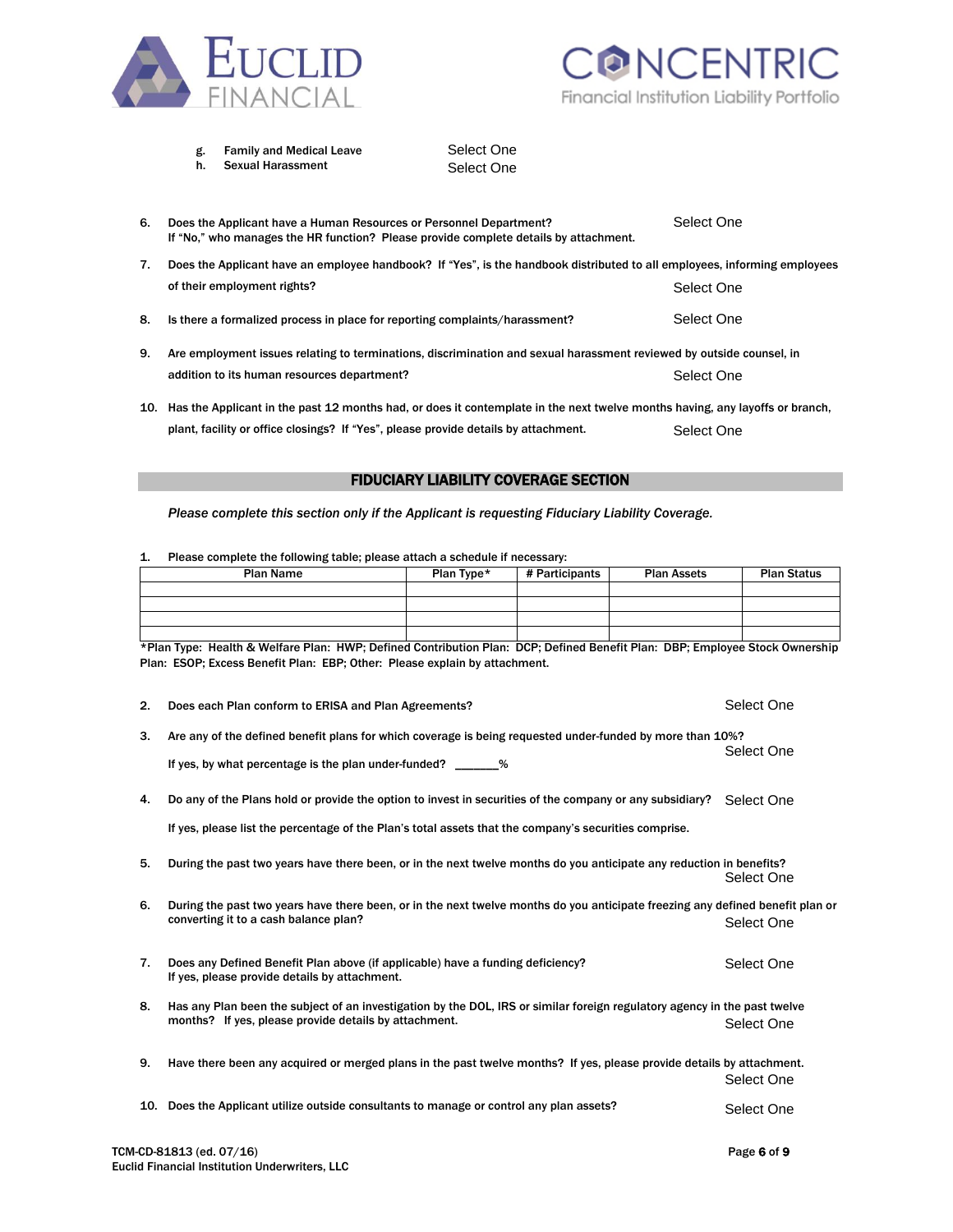

If yes, please provide details by attachment.

| 11. | Does the employer match contributions to the 401k plan (if applicable) with employer securities?                                  | Select One |
|-----|-----------------------------------------------------------------------------------------------------------------------------------|------------|
|     | 12. Has any plan filed for an exemption to a prohibited transaction?<br>If yes, please provide details by attachment.             | Select One |
|     | 13. Are there restrictions on the disposition of company stock held in any plan?<br>If yes, please provide details by attachment. | Select One |

### **CURRENT INSURANCE**

Please provide the following information on insurance currently maintained by the Applicant:

| Coverage                      | <b>Insurer</b> | Limit | Retention | Premium | <b>Policy Period</b> |
|-------------------------------|----------------|-------|-----------|---------|----------------------|
| Directors & Officers          |                |       |           |         |                      |
| Liability                     |                |       |           |         |                      |
| <b>Professional Liability</b> |                |       |           |         |                      |
| Employment                    |                |       |           |         |                      |
| <b>Practices Liability</b>    |                |       |           |         |                      |
| <b>Fiduciary Liability</b>    |                |       |           |         |                      |

## LOSS/CLAIMS HISTORY (Applies to All Coverage Sections Completed)

- 1. Has the Applicant, any of its Subsidiaries, or any person proposed for coverage been the subject of, named as a party, or involved in, any of the following during the past five years:
	- a. Anti-trust, copyright or patent litigation? b. Civil, criminal or administrative proceeding alleging violation of any federal or state securities laws? Select One
	- Select One c. Any other civil action, administrative proceeding, formal or informal inquiry, investigative proceeding or alternative dispute resolution? Select One

If "Yes" to any of these questions, please attach complete details.

- 2. Have any claims such as would fall within the scope of the proposed insurance been made against any person(s) or entity(ies) proposed for this insurance? Select One
	- If "Yes", please attach complete details.

## PRIOR KNOWLEDGE (Applies to All Coverage Sections Completed)

Does the Applicant or any individual or entity proposed for coverage have any knowledge of or information about any actual or alleged act, error, omission, fact or circumstance which may give rise to a claim that may fall within the scope of the proposed insurance? Selection and the contract of the contract of the contract of the contract of the contract of the contract of the contract of the contract of the contract of the contract of the contract of the contract of the c Select One

If "Yes", please attach complete details.

WITHOUT PREJUDICE TO ANY OTHER RIGHTS OR REMEDIES OF THE INSURER, IT IS UNDERSTOOD AND AGREED THAT IF SUCH KNOWLEDGE OR INFORMATION EXISTS, ANY CLAIM ARISING THEREFROM IS EXCLUDED FROM THIS PROPOSED INSURANCE.

#### ADDITIONAL INFORMATION

As part of this Application, please submit the following documents with respect to the Applicant: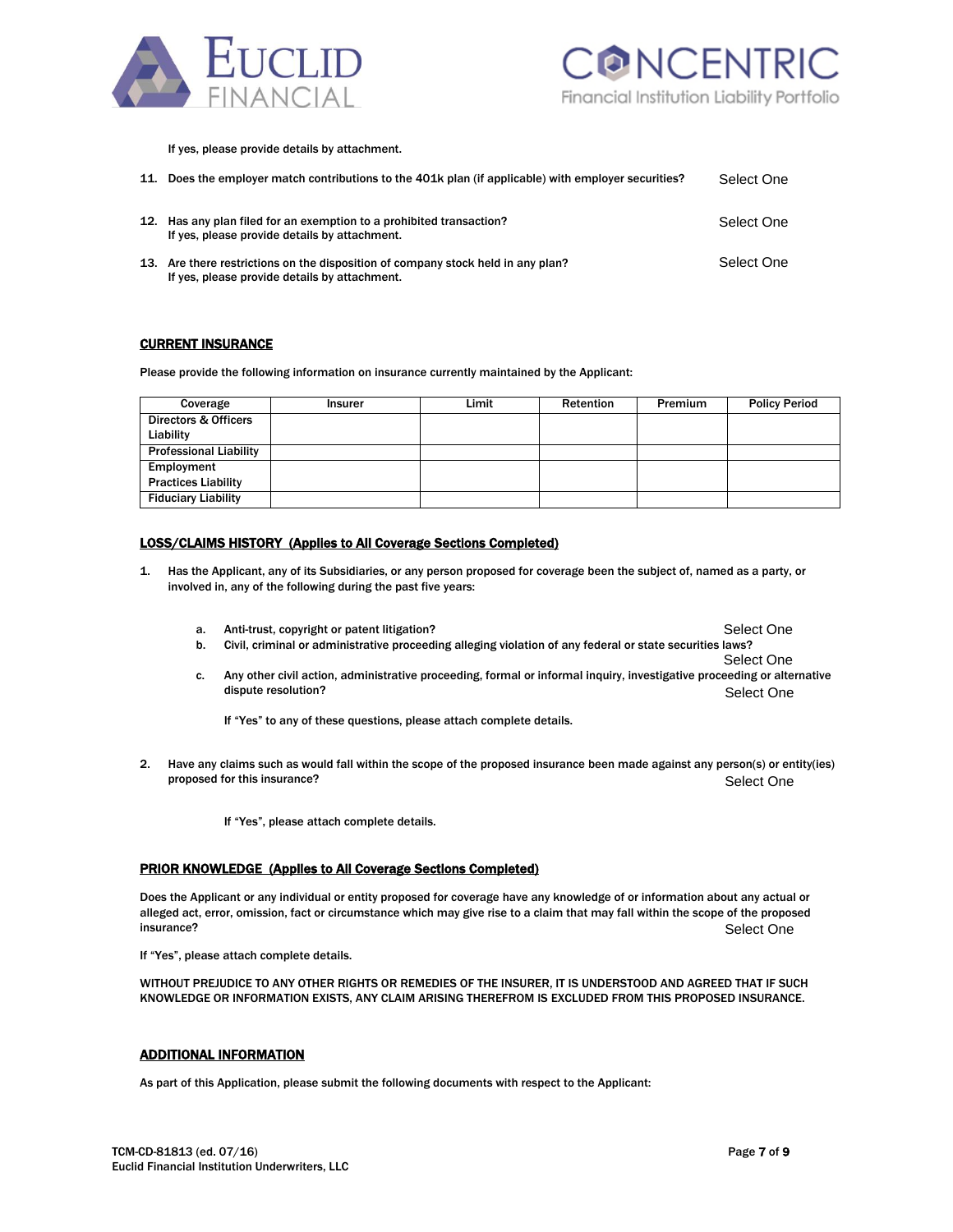



#### For All Coverage Sections Completed:

- a. Most recent audited financial statements with any notes and schedules
- b. Summary and status of any litigation filed within the last twenty-four months (24) months against any person(s) or entity(ies) proposed for this insurance (including any litigation that has been resolved).

#### For D&O:

- c. Most recent quarterly report, proxy statement and annual report including audited financial statements with any notes and schedules (For publicly-traded companies only)
- d. Any prospectus, offering circular or private placement memorandum released within the last 12 months
- e. Copies of all provisions of the Applicant's charter and bylaws relating to the indemnification of its directors and officers

#### For EPL:

f. Copy of the Applicant's latest EEO1 report (required if the Applicant has more than 100 employees).

#### For Fiduciary Liability:

g. Copy of the latest form 5500s and audited financial statements for each of the **Applicant's** employee benefit plans (excluding any Welfare Benefit Plan).

Any publicly available document filed by the Applicant with the U.S. Securities and Exchange Commission or any state, local or foreign equivalent during the twelve (12) months preceding this Policy's inception date shall be deemed submitted to the Insurer as part of this Application.

#### NOTICE:

ANY PERSON WHO KNOWINGLY AND WITH INTENT TO DEFRAUD ANY INSURANCE COMPANY OR ANOTHER PERSON, FILES AN APPLICATION FOR INSURANCE CONTAINING ANY MATERIALLY FALSE INFORMATION OR CONCEALS FOR THE PURPOSE OF MISLEADING, INFORMATION CONCERNING ANY FACT MATERIAL THERETO, MAY BE GUILTY OF COMMITTING A FRAUDULENT INSURANCE ACT, WHICH IS A CRIME AND SUBJECTS THE PERSON TO CRIMINAL AND CIVIL PENALTIES.

### APPLICANT FRAUD WARNINGS

ALABAMA, ARKANSAS, LOUISIANA, MARYLAND, NEW JERSEY, NEW MEXICO and VIRGINIA: Any person who knowingly presents a false or fraudulent claim for payment of a loss or benefit or knowingly presents false information in an Application for insurance is guilty of a crime. In Alabama, Arkansas, Louisiana and Maryland, that person may be subject to fines, imprisonment or both. In New Mexico, that person may be subject to civil fines and criminal penalties. In Virginia, penalties may include imprisonment, fines and denial of insurance benefits.

COLORADO: It is unlawful to knowingly provide false, incomplete or misleading facts or information to an insurance company for the purpose of defrauding or attempting to defraud the company. Penalties may include imprisonment, fines, denial of insurance and civil damages. Any insurance company or agent of an insurance company who knowingly provides false, incomplete, or misleading facts or information to a policyholder or claimant for the purpose of defrauding or attempting to defraud the policyholder or claimant with regard to a settlement or award payable from insurance proceeds shall be reported to the Colorado Division of Insurance within the Department of Regulatory Agencies.

DISTRICT OF COLUMBIA, KENTUCKY and PENNSYLVANIA: Any person who knowingly and with intent to defraud any insurance company or other person files an Application for insurance or statement of claim containing materially false information or conceals for the purpose of misleading, information concerning any fact material thereto, commits a fraudulent insurance act, which is a crime. In District of Columbia, penalties include imprisonment and/or fines. In addition, the Insurer may deny insurance benefits if the Applicant provides false information materially related to a claim. In Pennsylvania, the person may also be subject to criminal and civil penalties.